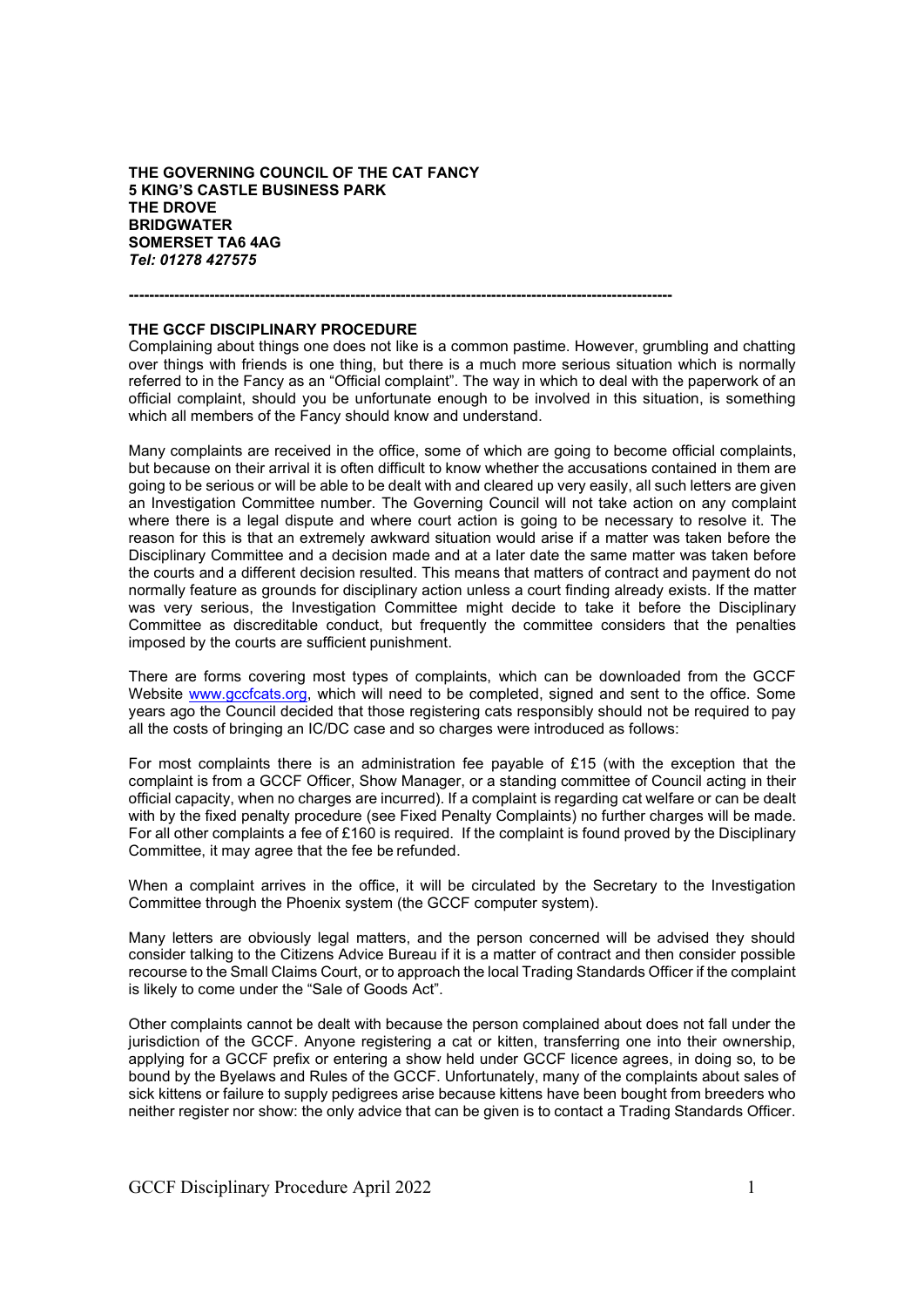The remaining complaints will be given a complaint number and divided into categories:

1. Simple complaints which are covered by fixed penalties (see fixed penalty list).

2. Other complaints, including those which might involve cat welfare or more serious rulebreaches.

If it has been established that there are probably grounds for an official complaint, the complainant will be asked to sign a form to confirm that they would be prepared to appear before the Disciplinary Committee as a witness if required. They may also be asked for further information; for example, copies of letters may be necessary and, if the complaint is about the sale of a sick kitten, veterinary information will be required. All the evidence that is available from the complainant will be collected in the office.

The complaint will be reviewed by the Investigations Committee and if after investigation they conclude that there may be a case to answer, a "first complaints" letter will be sent to the "defendant" and it is very important that this is dealt with properly. The rules governing disciplinary matters are laid down in Clause 12 of the GCCF Byelaws; a copy of this Clause is always enclosed with a "first complaints" letter and it should be read carefully. "First complaints" letters are sent by Recorded Delivery post and also by email because it is important that they reach the right people as soon as possible. If you are unfortunate enough to receive such a letter it will inform you of the nature of the complaint and ask you to reply giving as much information as possible about your side of the story. It is vital that you do reply to this letter and do so as quickly as possible. If you do not reply to the letter at all, matters will go forward in a very one-sided manner which may be to your disadvantage.

Your response to the "first complaints" letter is important. It should lay out as concisely as possible all that you know about the complaint, with dates if they are available, and if the matter deals with a sick kitten, then information from your veterinary surgeon is also extremely helpful. If a contract was made and signed at the time of the sale of a kitten, a copy of this should always be sent. Even if you know that you may have broken a rule or that there may be some grounds for the complaint, you should explain why the situation has arisen.

Once all the information has been collected from the complainant and a statement with all the evidence has been received from the defendant, the case is ready to proceed further.

#### **Fixed penalty complaints**

Some grievances are straightforward and, particularly when the problem is failure to supply paperwork, the "first complaints" letter will often result in the paperwork being produced and so resolving the difficulty.

If you have failed to supply paperwork after the sale of a kitten, or after accepting a queen to stud, because you just did not get round to it, then the matter can easily be resolved by forwarding the necessary paperwork to the office where it would be checked against the GCCF files before being forwarded on to the new owner. It is unfortunate when problems of this kind get as far as a "first complaints" letter, but it is never too late to put things right and if the problem can be resolved at that stage, matters will end there. If the paperwork is not produced, or a response received, within the specified time, a further letter/email will be sent, also by Recorded Delivery, detailing the order which is defined as the fixed penalty for a breach of that particular rule. Fixed penalties are authorised by the Investigation Committee before the order is published.

Any person who incurs a fixed penalty may ask for the complaint to be heard by the Disciplinary Committee as an alternative to accepting the fixed penalty, but must understand that, if the case is found proved, the penalty may be higher and costs may be applied.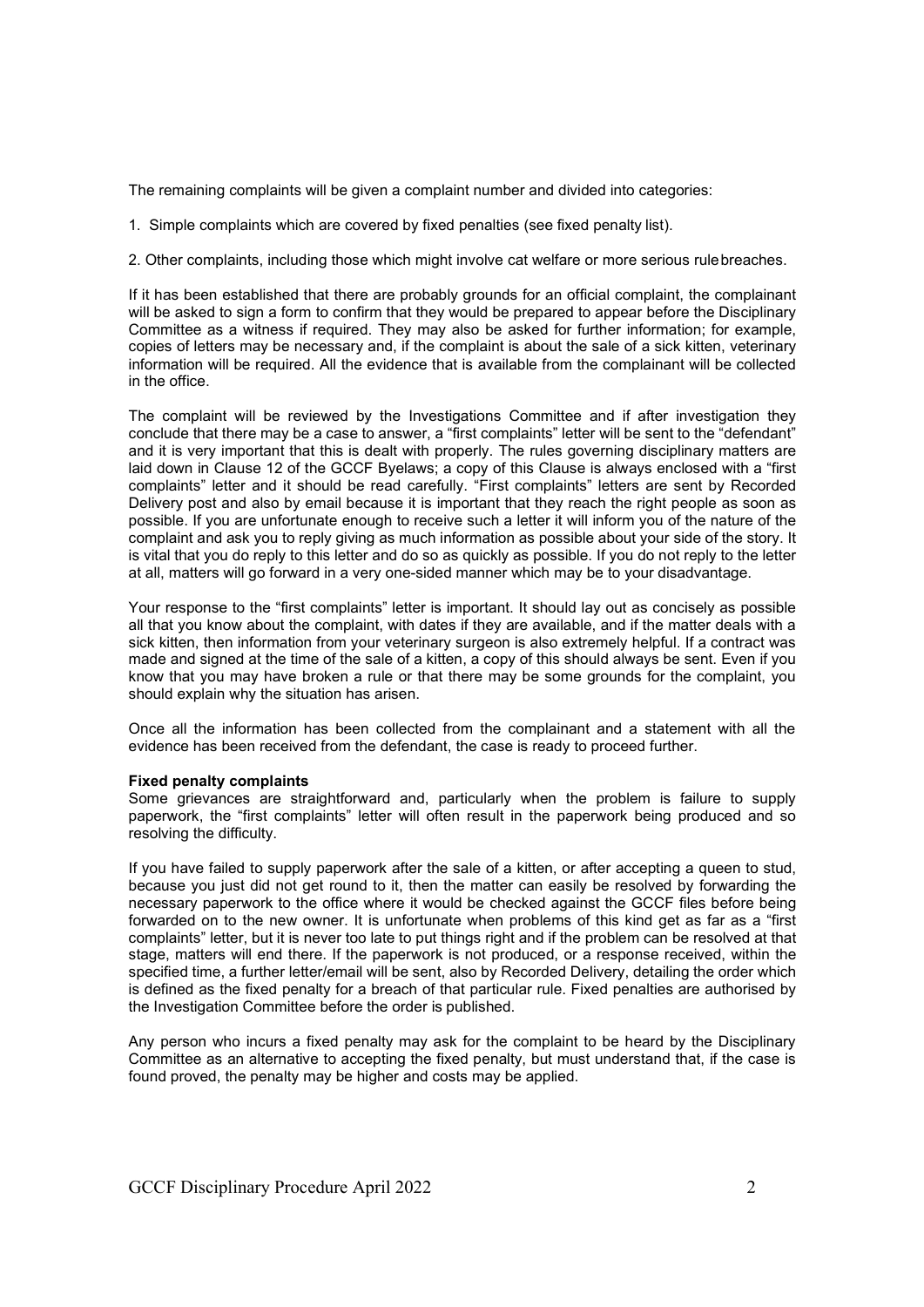### **The Investigation Committee**

Meetings of the Investigation Committee, either in person or via video link, are held when required. The Investigation Committee consists of six suitable qualified/experienced people (bound by GCCF Rules) elected by Council at its Electoral Meeting, who are not GCCF Officers, nor members of the Disciplinary, or Appeals Committee. The IC members discuss each case through Phoenix and a decision is made on whether or not there is a prima facie case to answer.

Sometimes matters are not as straightforward as this and the committee may have questions which have not been answered or require further information, in which case further information is requested. The Investigation Committee members need to be very sure about the cases that they decide to take forward to the Disciplinary Committee because it is their responsibility to prove these cases. It is no longer a matter for the complainant, although the committee may require the complainant's help as a witness to enable them to produce the necessary proof. If the committee members do not consider there is sufficient evidence to be able to place a clear cut case before the Disciplinary Committee they may decide to take no further action. It is often difficult for complainants to understand why such a decision has been made but of course it must be remembered that the complainant will not have seen the evidence produced by the defendant and cannot know what is included there, so is not in a position to make a balanced judgment on the situation.

All paperwork received by the Investigation Committee is treated as confidential and none of it will be produced unless the case is referred to the Disciplinary Committee, when some items are produced as evidence. When a complaint involves cat welfare, the Investigation Committee may require a visit by at least two experienced members of the Cat Fancy, in order to obtain an unbiased opinion on the condition of cats or premises, before deciding whether or not there is a prima facie case. It may be very annoying or embarrassing to be asked to accept such a visit, but it would be unwise to refuse, since this may be the only way in which the Investigation Committee can decide if there is cause for concern or an unfounded complaint.

The Investigation Committee normally has two Presenters who are not necessarily members of the committee; they may be members of the Cat Fancy or independent people chosen to help the Investigation Committee in the presentation of their cases. Even if the Presenter of any case is a committee member he/she will always be accompanied by at least one other member of the Investigation Committee at a disciplinary hearing, to help to answer any queries which may be raised. The important thing to remember if you are thinking of making a complaint or if a complaint is made against you is that help is always available from the Secretary to the Disciplinary Committees.. Keeping silent and not replying to letters is the worst possible thing you can do because matters may go forward without you representing your own situation properly.

If you make a complaint and the Investigation Committee decides not to take it forward, this can be very upsetting but you will have the satisfaction of knowing that all the facts have been very carefully considered by a conscientious committee.

## **The Disciplinary Committee**

Meetings of the GCCF Disciplinary Committee either in person or via video link, are held as required, and these meetings are normally open to the public.

The Disciplinary Committee consists of six suitably qualified/experienced people (bound by GCCF rules) and one reserve, elected by Council at its Electoral Meeting, who are not GCCF Officers, or Board, Investigations or Appeals committee members. (Several cases are usually heard at each meeting and any committee member who could be considered to be involved in any way with a particular case will not be permitted to sit on that case.)

The legal description for a committee such as the GCCF Disciplinary Committee is a "Domestic Tribunal" and such committees exist in many organisations and societies to deal with disciplinary matters. The powers of the Disciplinary Committee, the way in which a hearing is to be conducted and the choice of penalties is laid down in Clause 12 of the GCCF Byelaws and a copy of this is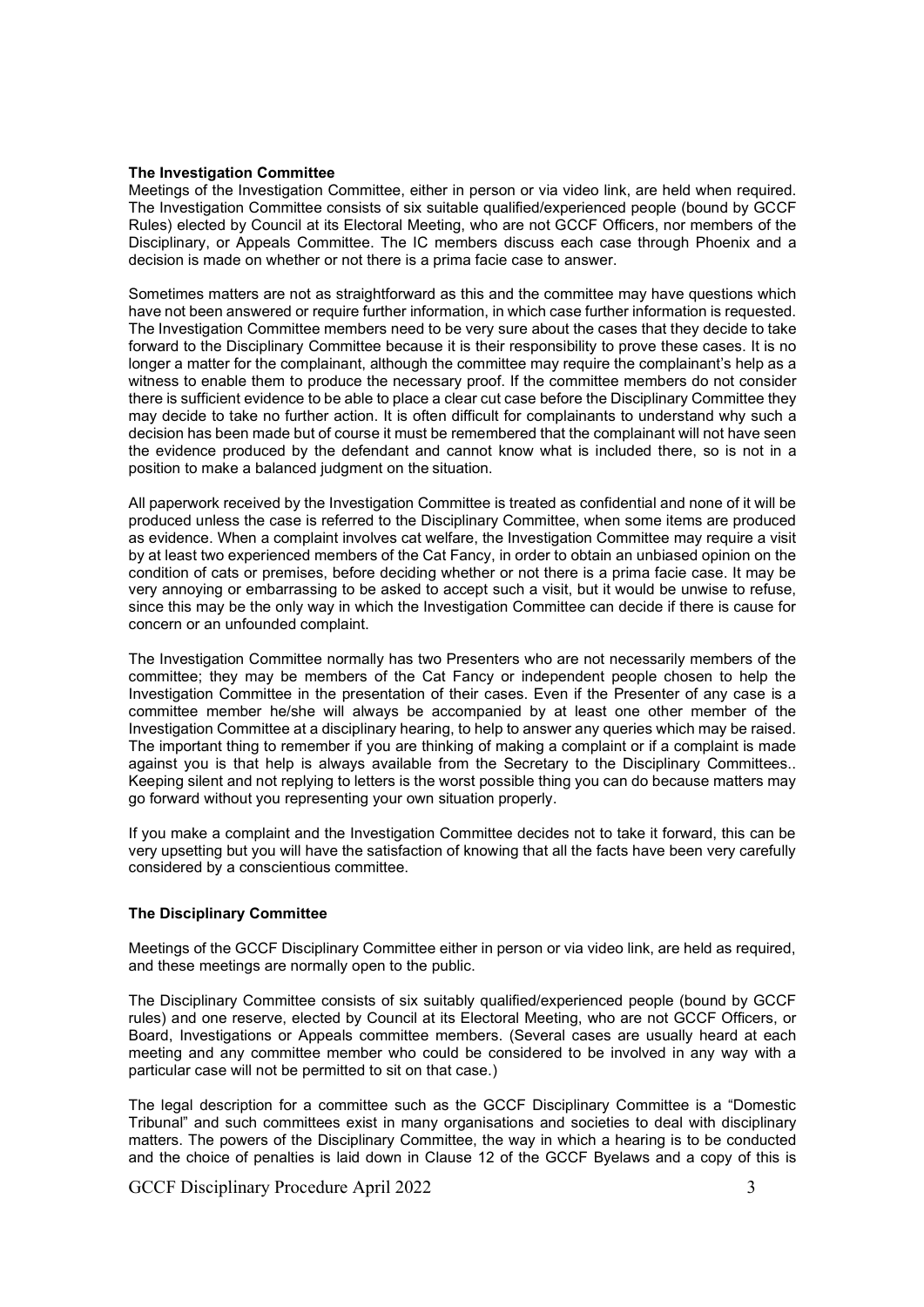supplied to all defendants.

Complaints are brought before the Disciplinary Committee by the Investigation Committee and normally one or two members of that committee will attend the meeting with the Investigation Committee Presenters. Very occasionally, the Investigation Committee is legally represented. This normally only occurs when the defendant is being legally represented in a complex case where the members of the Investigation Committee consider legal representation is essential or when no Presenter is available to act for the Investigation Committee. The defendants may represent themselves or have a friend to present the case on their behalf, or alternatively they may decide to seek legal representation. This last choice is unusual because many of the complaints are quite specific and peculiar to the Cat Fancy and many defendants realise that to call in a Solicitor who has little or no knowledge of the Fancy will not necessarily mean that their case will be placed before the Disciplinary Committee in the best possible manner. Often an articulate friend and member of the Fancy will be able to undertake this task more effectively. However, this is entirely a matter of choice for the defendant.

The Governing Council Solicitor normally attends all hearings. He/she acts as an advisor to the Disciplinary Committee and also to the defendant if he/she considers that this is necessary. Theaim of any disciplinary hearing is to make sure that the case is fairly put and the defendant has every opportunity to respond in the best possible manner. All hearings of the Disciplinary Committee are recorded which results in a verbatim report being available to the Disciplinary Committee if required. Copies of this report are available to the defendants if they decide to appeal. However, under these circumstances, the defendants would normally be charged for a copy of the report of their disciplinary hearing.

The Secretary to the disciplinary committees, normally attend all hearings to provide information about any administrative matters or clarify points that might not be clear from the paperwork placed before the Committee. The Secretary presents paperwork to the Committee as required and prepares the orders at the end of each hearing.

The Disciplinary Committee meetings are formal although the Chairman and the members of the committee make every effort to put witnesses and the defendant at their ease as far as possible, because they are well aware that anyone not used to such hearings may be overwhelmed. Prior to the hearing the defendant will have received all the paperwork that is to be presented at the hearing by the Investigation Committee so that they will be able to study the papers and decide whether they need to produce other papers to set against the Investigation Committee evidence.

Meetings may be held in person or by Zoom, teams or similar. At the start of the hearing, the defendant will be asked to come into the meeting room and the Chairman of the Disciplinary Committee will explain the procedure and introduce the people present at the meeting.

The DC Chair will then invite the Investigation Committee to put their case to the Disciplinary Committee. The paperwork will have been circulated to the committee members prior to the hearing. This will be the formal complaint and the substance of this complaint, which is a brief resume of the matters to be presented to the Disciplinary Committee. This resume is not evidence as such but information to set the scene for the committee. Some evidence may also be circulated prior to the hearing, particularly if there is documentary evidence of fact which could be circulated without prejudicing the defendant and would help to save time at the actual hearing. These documents are called exhibits and are listed on the substance of complaint/statement of facts. The substance of complaint/statement of facts may differ slightly from the first complaints letter, as further information and evidence may be acquired by the investigation committee after the first complaints letter has been sent.

Once the Investigation Committee Presenter has placed the substance of the complaint before the committee, evidence will be produced and witnesses may be called to support the complaint. . Witnesses for the Investigation Committee are questioned by the Presenter. At the end of this questioning the defendant or the defendant's representative may cross examine the witness. Once this is done, the Solicitor may feel that there are questions that need to be asked for clarification, in

GCCF Disciplinary Procedure April 2022 4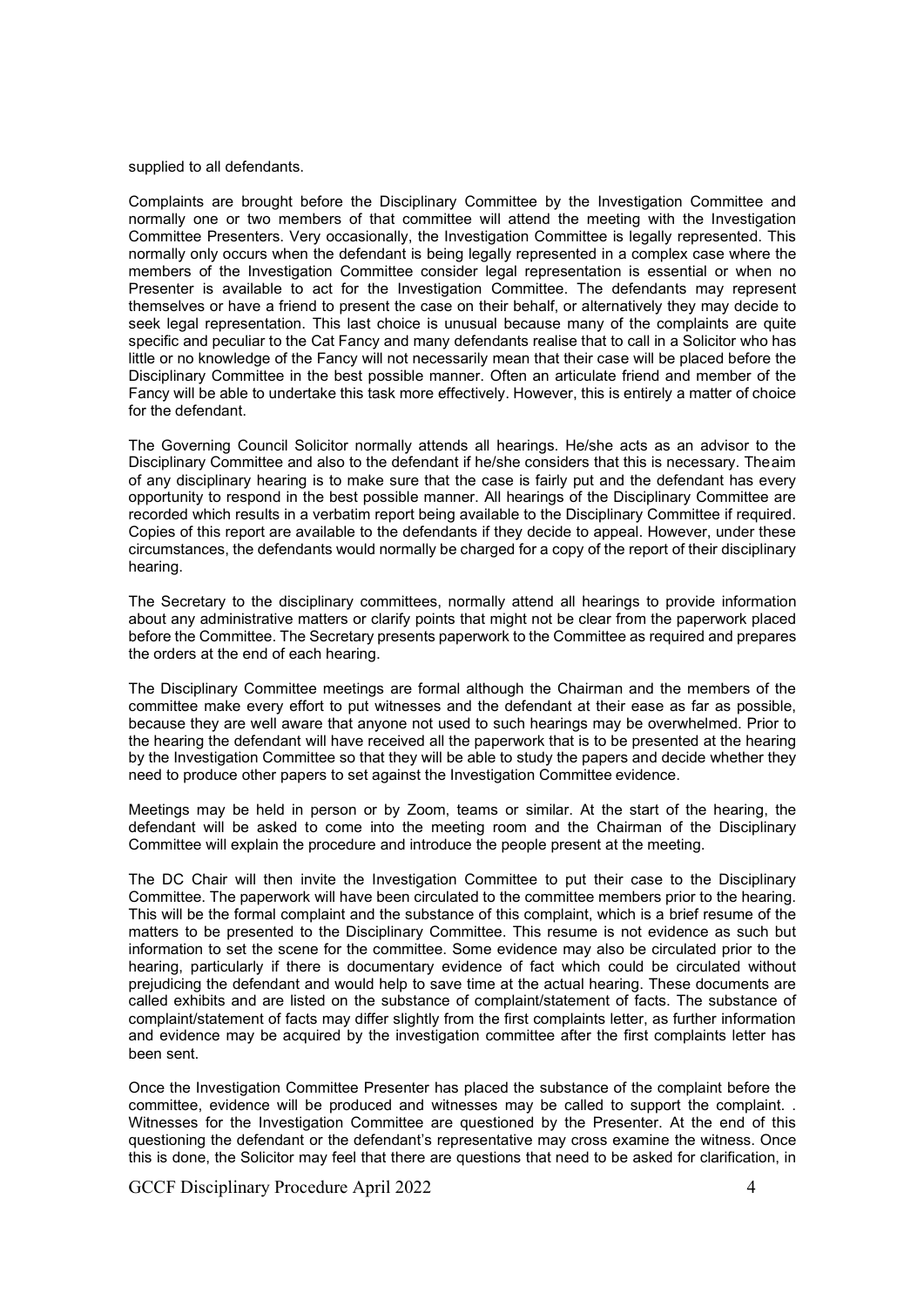which case he/she will ask these questions, and then members of the Disciplinary Committee will also ask questions of the witness.

Once a witness has given evidence, they may remain in the room for the rest of the hearing. When all the Investigation Committee witnesses have given their evidence, it is the turn of the defendant to present their case. One of the difficulties many defendants have is to understand that their case is presented after the Investigation Committee case, and that when witnesses are giving evidence the defendant can only ask questions on the evidence and not make statements about their side of the case. This is not very easy to do and often the Solicitor will help in phrasing suitable questions for the defendant. The defendant may then introduce witnesses to support their defence and the questioning will take place in a similar manner to the presentation of evidence by the Investigation Committee. One decision which will have to be made by the defendant, preferably prior to the hearing, is whether the defendant will make a statement to the Disciplinary Committee, in which case no questions can be asked and no cross examination can take place, or whether the defendant prefers to give evidence which means that the Investigation Committee may cross examine and the Disciplinary Committee may ask questions.

Whichever route is chosen it is very important that the defendant has notes to enable them to give as clear and succinct a presentation of their case as possible.

Once the hearing is complete, the Chairman of the Disciplinary Committee will ask everybody other than the Disciplinary Committee, the Solicitor, and the administrative staff to withdraw. The Disciplinary Committee will then discuss the case. They may find it necessary to ask everyone to return to have a point clarified.

At the end of their discussions, they will decide if they found the case proved and, if it has been proved, what sanctions should be taken against the defendant and whether costs will be imposed.

Once all decisions have been made, the defendant and the Investigation Committee will be asked to return. The Chairman of the Disciplinary Committee will read out the decision and also the terms and conditions of any orders that are to be made against the defendant. The hearing of this particular case is then closed and the next case is heard.

The Disciplinary Committee has no power to award costs against the GCCF.

After the hearing is complete, if the case has been found against the defendant there is a twenty- one day period available for the defendant to consider whether or not to appeal. The defendant should wait until they receive their copy of the Disciplinary Committee orders before making any such decision. Clause 12 (4) of the GCCF Byelaws deals with the penalties available to the GCCF and Clause 12 (5) deals with conditions that may be placed upon the defendant as a part of the order.

Once the defendant has considered the question of a possible appeal it is important that formal notice of appeal is given within the twenty-one days. If the case has been proved and no appeal is received, the result of the hearing will be published on the GCCF website. The results of cases that have been dismissed are only published at the request of the defendant.

## **The Appeals Committee**

The Appeals Committee is made up of six suitable qualified/experienced people (bound by GCCF Rules) not GCCF Officers, nor members of the GCCF Board, Investigations or Disciplinary Committee. Two reserve members are also elected so that if any member is unable to attend a reserve member will sit as a substitute. Meetings of the Appeals Committee are arranged when required and as soon as possible after the grounds for an appeal have been received. Anyone contemplating an appeal should read the written orders from the Disciplinary Committee hearing carefully and consider the implications of these findings.

The grounds for an appeal and the terms of reference for the Appeals Committee are laid down in Clause 12(8) - (13) of the Byelaws and it is very important that these are read carefully before an appeal is considered. It is important that the appellant realises that the Appeals Committee has the

GCCF Disciplinary Procedure April 2022 5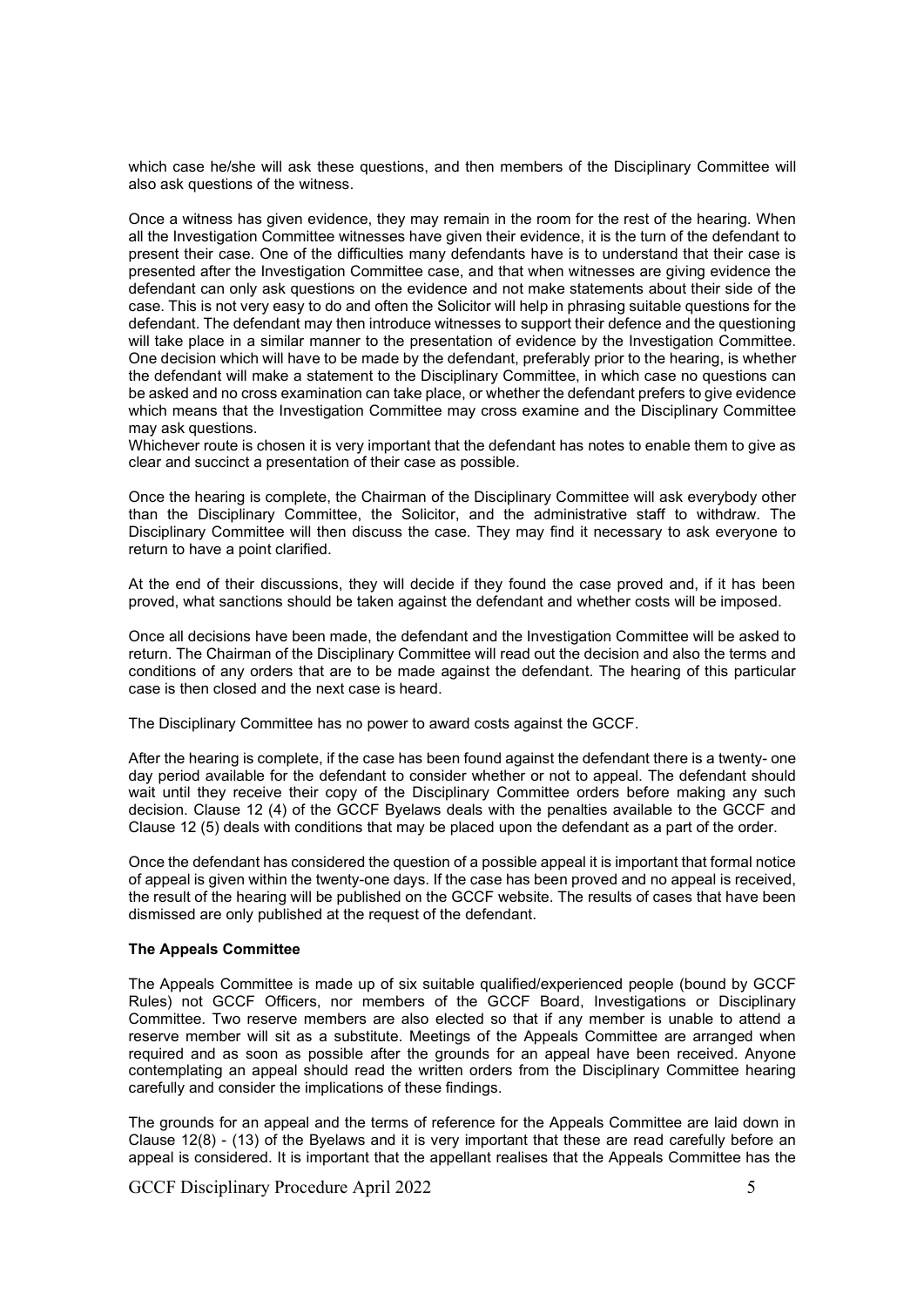power to increase the penalties laid down by the Disciplinary Committee as well as to reduce them. The notice of appeal must be made in writing to the Secretary to the Disciplinary Committees within twenty-one days of the receipt of the Disciplinary Committee orders, and must include the grounds for the appeal.

An appeal may not be made on a finding of fact. The Appeals Committee will not re-hear the evidence that has been placed before the Disciplinary Committee and does not normally hear any evidence of fact except in exceptional circumstances where some information has become available after the Disciplinary Committee hearing which it was not possible to bring before that committee. Appeals are normally made on a point of law or procedure or against the severity of the order made by the Disciplinary Committee.

The appellant must state fully the grounds for the appeal including the reasons why it is considered that the finding is too harsh, or the procedure that was followed at the Disciplinary Committee hearing was incorrect or that a point of law has not been properly applied. If an appeal is being made against the severity of the Disciplinary Committee order, it is helpful if the appellant can quote instances of similar cases where a lesser penalty has been imposed, in support of their appeal. If costs have been ordered by the Disciplinary Committee, the costs must be paid immediately, and failure to do so will invalidate any notice of appeal which may be given.

No appeal may be made against the question of costs alone. An order of the Disciplinary Committee becomes effective from the date of the order and the notice of appeal will not result in the lifting of the Disciplinary order. However, the Appeals Committee has the power to rescind the order as a result of the appeal. Orders made by the Appeals Committee take effect from the date of the order and a decision of the Appeals Committee is final. When an appeal has been made it is normal for the appellant to appear before the committee. The appellant can be represented by a Solicitor or by a friend or present their own appeal. In some circumstances appeals are put forward in writing.

The Investigation Committee will normally send at least one representative to the appeal and this representative will state the formal substance of the complaint that had been brought against the appellant.

The Chairman of the Disciplinary Committee (or member of that Committee appointed by him/her) shall be present at all hearings of the Appeals Committee but shall not speak (unless asked to do so) and shall not vote. If so required, the Disciplinary Committee shall give in writing its findings as to the facts of any complaint heard by it. Such findings shall be presented to the Appeals Committee by the Chairman of the Disciplinary Committee or another member of the Disciplinary Committee.

The members of the Appeals Committee will receive a copy of the formal complaint brought by the Investigation Committee, and the orders made by the Disciplinary Committee. It will depend upon the grounds of appeal whether further documentation is required. It may be necessary for the evidence presented to the Disciplinary Committee to be made available to the Appeals Committee to enable the members to make their own assessment of the level of penalty that they consider to be justified. Sometimes this is done by presenting the Appeals Committee with the transcript of the Disciplinary Committee hearing. If this is required, a copy of the transcript will also be provided to the appellant.

If the appellant requires a copy of the transcript of the Disciplinary hearing to enable them to prepare a case, this can be provided but would normally have to be paid for by the appellant.

The procedure undertaken by the Appeals Committee is very similar to that used by the Disciplinary Committee. The appellant is asked to put their case before the Appeals Committee with any supporting evidence. It is unusual to call witnesses in an appeal, but if a witness is to be called, then the Investigation Committee has the right to cross examine the witness and the members of the Appeals Committee may also ask questions.

It is normal for the appellant to make a statement to the Appeals Committee but additional evidence can only be introduced if it was not possible to produce the evidence to the Disciplinary Committee at the hearing. The GCCF Solicitor normally attends all Appeals Committee hearings, in order to give

GCCF Disciplinary Procedure April 2022 6